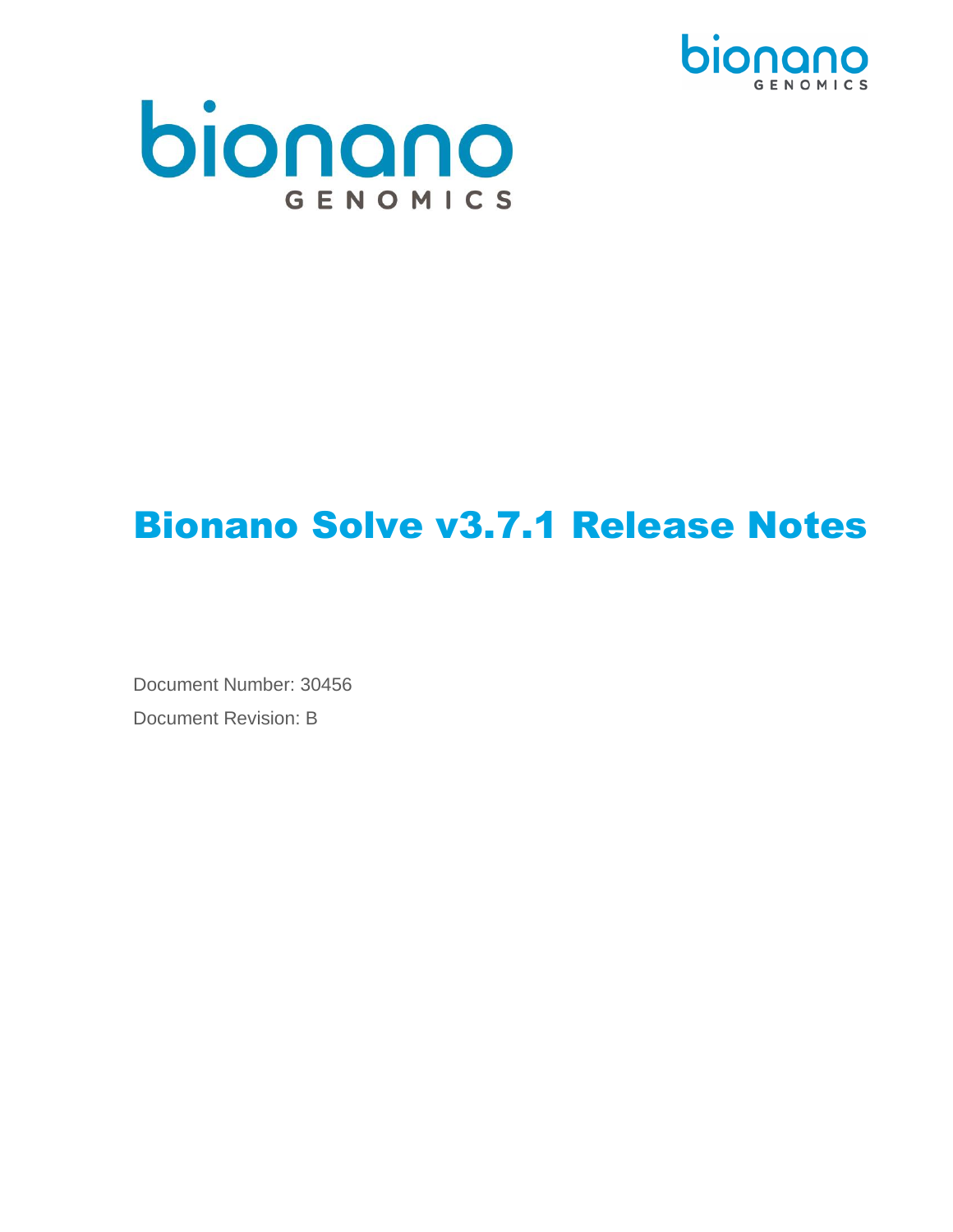# **Table of Contents**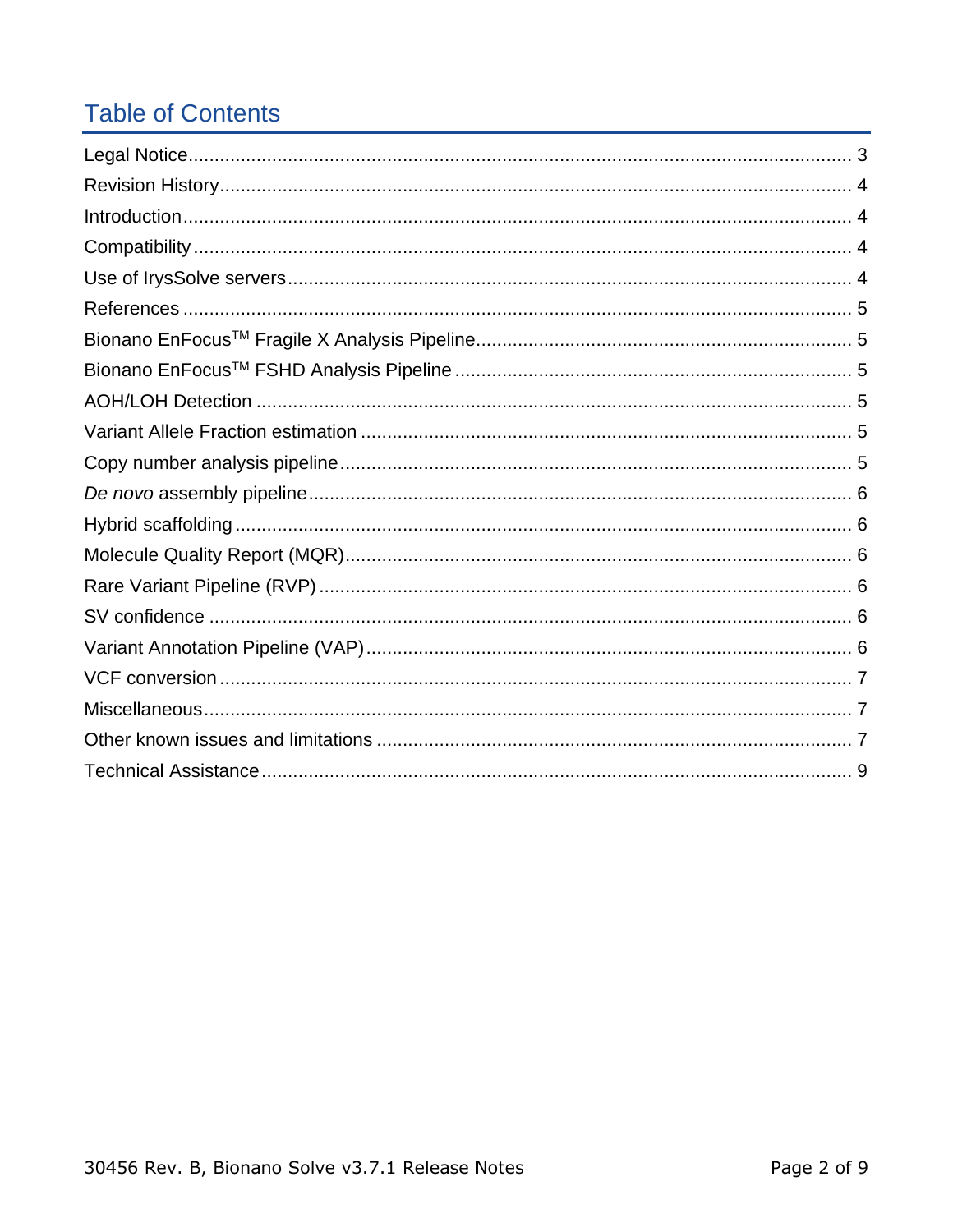#### <span id="page-2-0"></span>**For Research Use Only. Not for use in diagnostic procedures.**

This material is protected by United States Copyright Law and International Treaties. Unauthorized use of this material is prohibited. No part of the publication may be copied, reproduced, distributed, translated, reverseengineered or transmitted in any form or by any media, or by any means, whether now known or unknown, without the express prior permission in writing from Bionano Genomics. Copying, under the law, includes translating into another language or format. The technical data contained herein is intended for ultimate destinations permitted by U.S. law. Diversion contrary to U. S. law prohibited. This publication represents the latest information available at the time of release. Due to continuous efforts to improve the product, technical changes may occur that are not reflected in this document. Bionano Genomics reserves the right to make changes in specifications and other information contained in this publication at any time and without prior notice. Please contact Bionano Genomics Customer Support for the latest information.

BIONANO GENOMICS DISCLAIMS ALL WARRANTIES WITH RESPECT TO THIS DOCUMENT, EXPRESSED OR IMPLIED, INCLUDING BUT NOT LIMITED TO THOSE OF MERCHANTABILITY OR FITNESS FOR A PARTICULAR PURPOSE. TO THE FULLEST EXTENT ALLOWED BY LAW, IN NO EVENT SHALL BIONANO GENOMICS BE LIABLE, WHETHER IN CONTRACT, TORT, WARRANTY, OR UNDER ANY STATUTE OR ON ANY OTHER BASIS FOR SPECIAL, INCIDENTAL, INDIRECT, PUNITIVE, MULTIPLE OR CONSEQUENTIAL DAMAGES IN CONNECTION WITH OR ARISING FROM THIS DOCUMENT, INCLUDING BUT NOT LIMITED TO THE USE THEREOF, WHETHER OR NOT FORESEEABLE AND WHETHER OR NOT BIONANO GENOMICS IS ADVISED OF THE POSSIBILITY OF SUCH DAMAGES.

#### **Patents**

Products of Bionano Genomics® may be covered by one or more U.S. or foreign patents.

#### **Trademarks**

The Bionano Genomics logo and names of Bionano Genomics products or services are registered trademarks or trademarks owned by Bionano Genomics in the United States and certain other countries.

Bionano Genomics®, Irys®, IrysView®, IrysChip®, IrysPrep®, IrysSolve®, Saphyr®, Saphyr Chip®, Bionano Access®, and Bionano EnFocus™ are trademarks of Bionano Genomics, Inc. All other trademarks are the sole property of their respective owners.

No license to use any trademarks of Bionano Genomics is given or implied. Users are not permitted to use these trademarks without the prior written consent of Bionano Genomics. The use of these trademarks or any other materials, except as permitted herein, is expressly prohibited and may be in violation of federal or other applicable laws.

© Copyright 2022 Bionano Genomics, Inc. All rights reserved.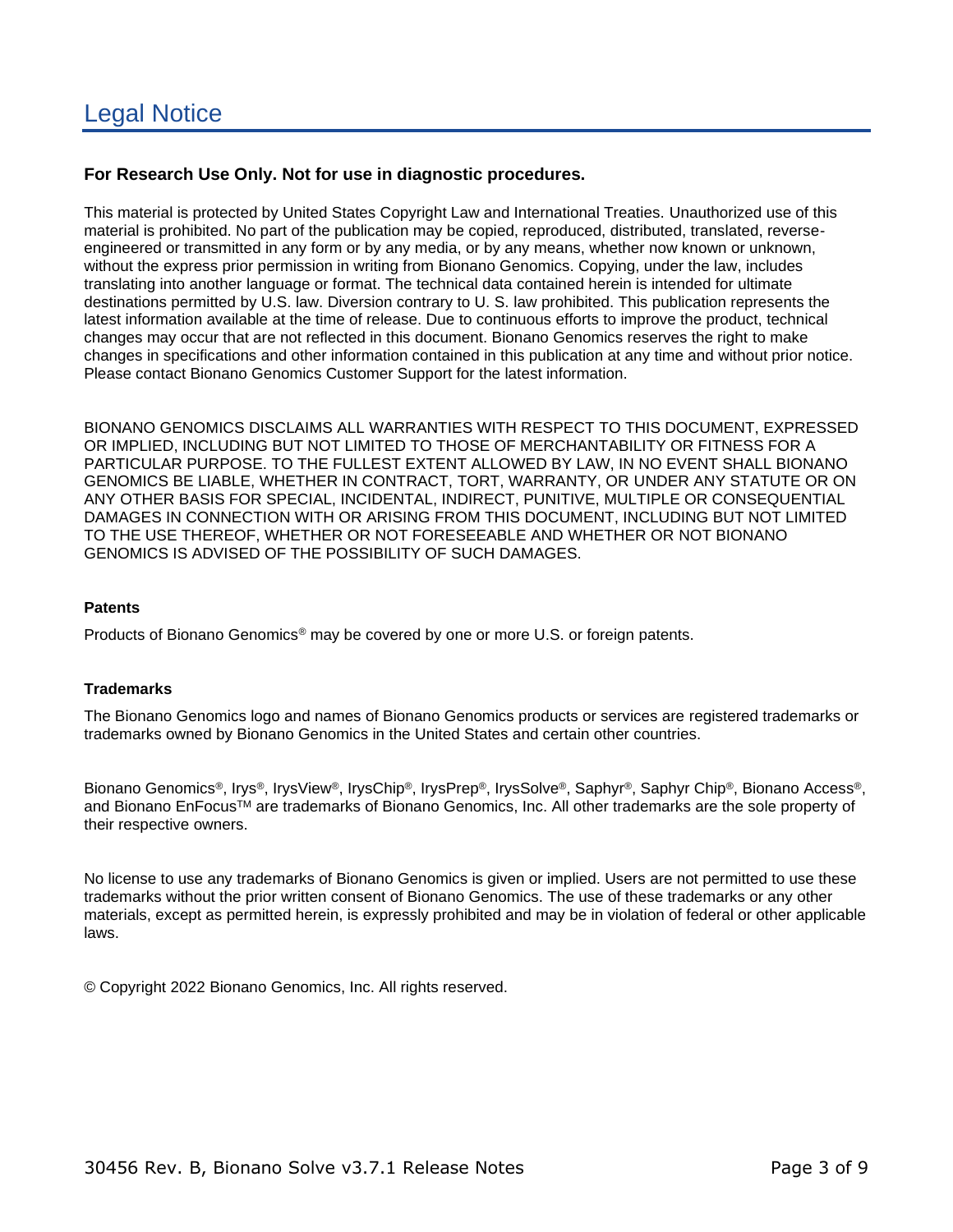# <span id="page-3-0"></span>Revision History

| <b>Revision</b> | <b>Effective Date</b> | <b>Notes</b>                                   |
|-----------------|-----------------------|------------------------------------------------|
|                 | 11/03/2021            | Initial release of document.                   |
|                 | 05/09/2022            | Updated with additions for Solve 3.7.1 release |

#### <span id="page-3-1"></span>**Introduction**

This document describes the release of Bionano Solve 3.7. We provide an overview of the fixes and improvements of the Bionano Solve analysis tools and pipelines so that you may better understand the impact of moving to this version of our software. Should you have any questions, please contact [support@bionanogenomics.com.](mailto:support@bionanogenomics.com)

Bionano Tools and Bionano Solve are now combined and branded as Bionano Solve. Bionano Solve is installed on Saphyr Compute, Bionano Compute, and Bionano Access Servers before server shipment and installation. IrysSolve servers, which have been in use with Bionano Access, also have Bionano Solve installed during an upgrade.

Bionano Solve (folder "tools") is located at the /home/bionano directory on the compute server. The folder contains a collection of tools and scripts. Each individual tool is versioned independently. These tools together perform bioinformatics analyses on the compute server.

# <span id="page-3-2"></span>**Compatibility**

Bionano Solve 3.7 is compatible with Bionano Access 1.7 only.

# <span id="page-3-3"></span>Use of IrysSolve servers

If you are using an IrysSolve server to perform computational analysis on data generated by the Saphyr instrument, contact Bionano Support to reconfigure the IrysSolve prior to running any samples labeled with the DLS chemistry.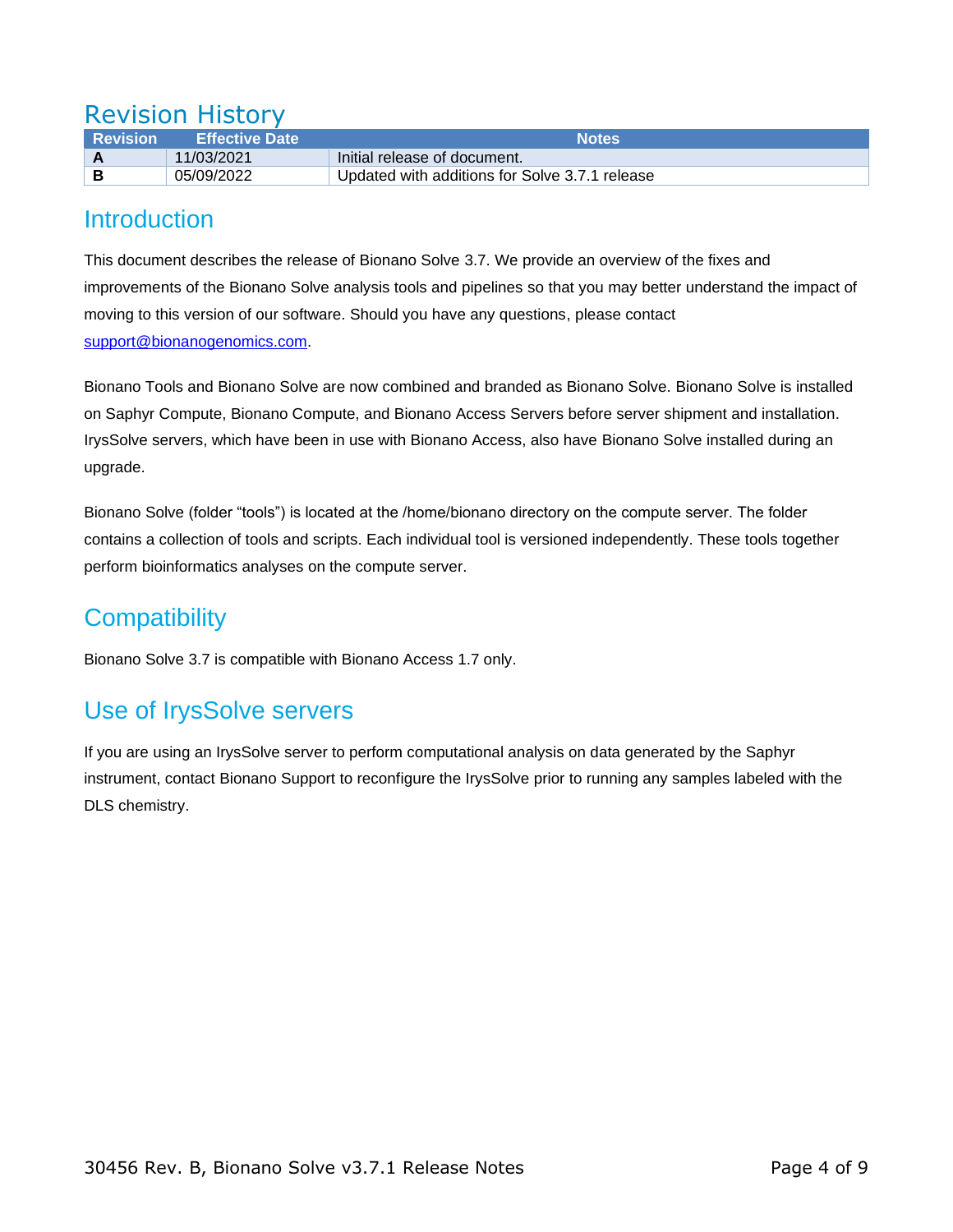#### <span id="page-4-0"></span>References

Visit<https://bionanogenomics.com/support-page/data-analysis-documentation/> for file format specifications and Theory of Operation documents.

# <span id="page-4-1"></span>Bionano EnFocus<sup>™</sup> Fragile X Analysis Pipeline

• Initial release of targeted analysis of FMR1 repeat expansions that are related to Fragile X syndrome. Detailed performance specification and methods overview are described in the Bionano Solve Theory of Operation: Bionano EnFocus Fragile X Analysis Pipeline (PN 30457)

# <span id="page-4-2"></span>Bionano EnFocus<sup>™</sup> FSHD Analysis Pipeline

- Fixed issue with identifying maps relevant to D4Z4 region that caused negative repeat counts to be reported
- Added ICS version to FSHD report
- Removed non-informative sections from report
- Added sample-level QC reporting based on molecule quality metrics and assessment of stable regions
- Updated report to clarify detection of CNVs overlapping SMCHD1
- Updated analysis to remove non-deterministic steps

# <span id="page-4-3"></span>AOH/LOH Detection

- Added detection of absence of heterozygosity (AOH)/loss of heterozygosity (LOH) events based on called zygosity of structural variants by the *de novo* assembly pipeline (not available as part of the Rare Variant Pipeline)
- Tested performance for detection of AOH/LOH > 15 Mbp in constitutional samples. Acceptable performance for > 25 Mbp was found and default filter was set accordingly.
- Implemented per variant estimate of probability that variant belongs to an AOH/LOH region
- Implemented initial model for confidence scoring of AOH/LOH regions based on size
- Added AOH/LOH stats to informatics report

#### <span id="page-4-4"></span>Variant Allele Fraction estimation

- Implemented estimate of variant allele fraction for structural variants detected by de novo assembly and Rare Variant pipelines
- Implemented circular binary segmentation algorithm to detect segments of VAF similarity to aid visualization of aneuploidy and trisomy.

#### <span id="page-4-5"></span>Copy number analysis pipeline

• Improved sensitivity of whole chromosomal aneuploidy detection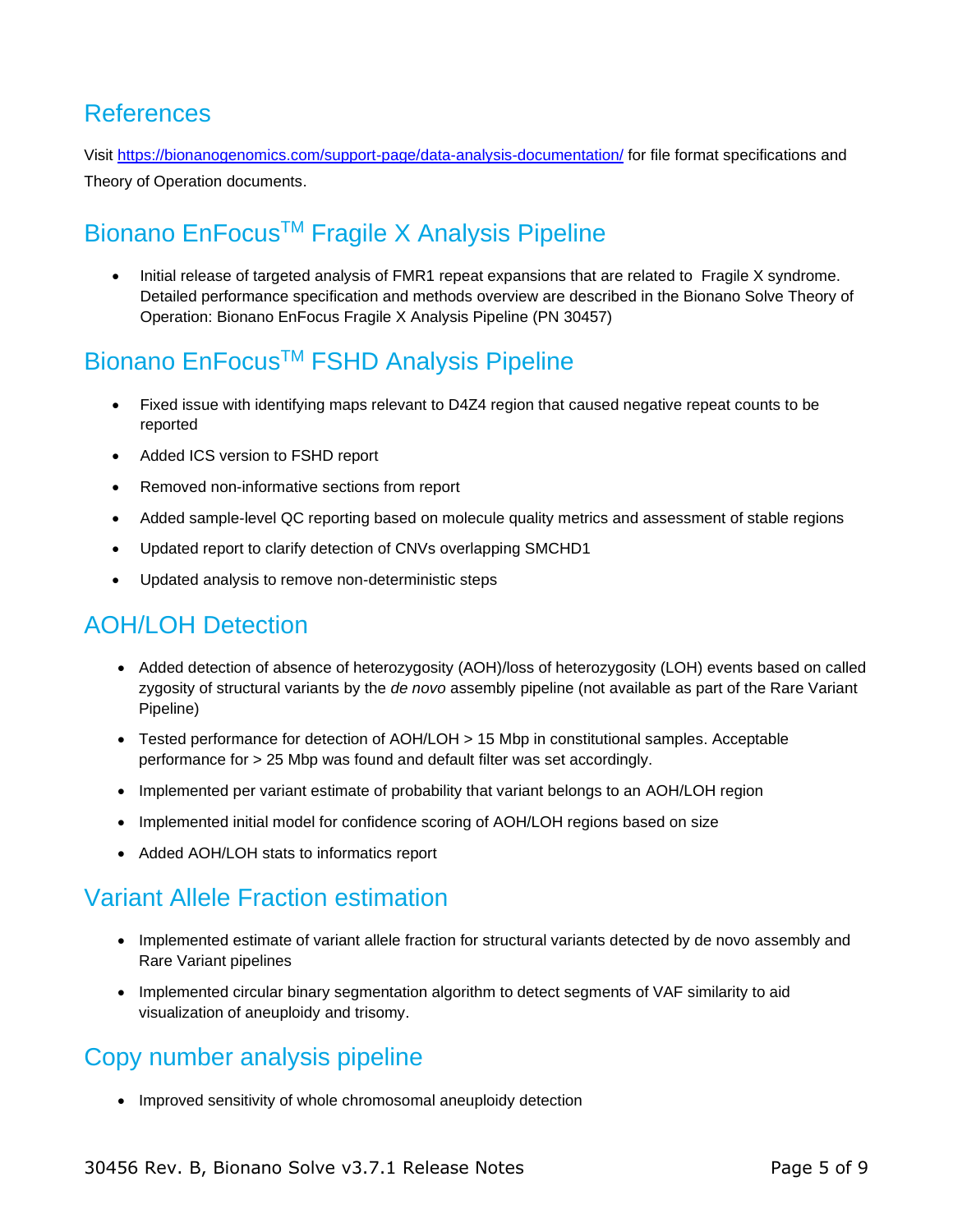- Improved correction for systematic biases during coverage normalization
- Improved low VAF variant detection

#### <span id="page-5-0"></span>*De novo* assembly pipeline

- Initial support for calling terminal deletions
- Preserve CNV and SV mask .bed files used in analysis in output .zip file
- Updated informatics reports to provide JSON version
- Add options to disable trimming of unlabeled molecule ends

### <span id="page-5-1"></span>Hybrid scaffolding

• Added option to override default N-base gap size

# <span id="page-5-2"></span>Molecule Quality Report (MQR)

- Standardized RefAligner parameterization to address differences in effective coverage estimates between MQR and assembly report
- Implemented MQR as JSON report to aid integration with external systems

### <span id="page-5-3"></span>Rare Variant Pipeline (RVP)

- Preserve CNV and SV mask .bed files used in analysis in output .zip file
- Updated informatics reports to provide JSON version to aid integration with external systems
- Added option to keep \_full.xmap output for troubleshooting purposes

#### <span id="page-5-4"></span>SV confidence

- Improved models for scoring translocation and inversion breakpoint confidence for human and nonhuman datasets using hyperparameter tuning and orthogonal SV data.
- Updated recommended confidence score filters based on new model

### <span id="page-5-5"></span>Variant Annotation Pipeline (VAP)

- Added annotation of CNV variant types
- Incorporated cross-reference of CNV events in duo and trio analyses.
- Added International System for Human Cytogenetic Nomenclature (ISCN) notation for all variant types (not aneuploidy, AOH, or triploidy)
- Updated cross-reference with control sample database to report frequencies by zygosity and ethnicity
- Recomputed DLE-1 control datasets for *de novo* assembly pipeline and RVP using Solve 3.7
- Streamline output by removing intermediate files from final .zip file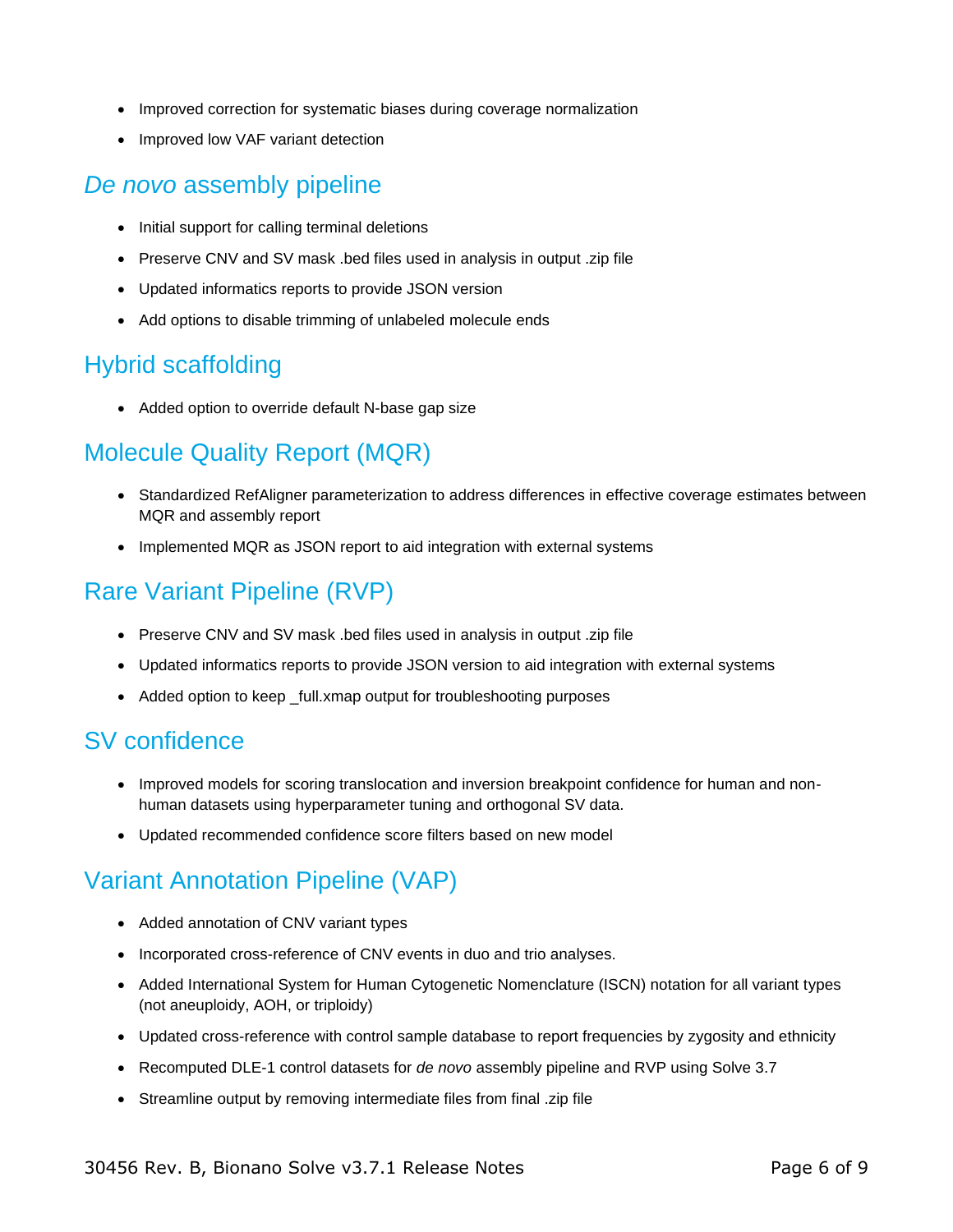# <span id="page-6-0"></span>VCF conversion

- Added VAP annotation information to VCF for CNVs and SVs
- Standardized encoding of structural variant types and symbolic ALT alleles to meet VCF 4.2 spec
- Added LowConfidence and Mask FILTER values to synchronize with recommended confidence filtering levels in Access.
- Added INFO fields to preserve original Bionano structural variant type
- Added fractional copy number value for CNV gain and loss events
- Removed duplicate entries from SV calls on multiple maps
- Update SV size and orientation to synchronize with values reported in SMAP
- Added sample sex metadata fields
- Implement hemizygous genotype description on sex chromosomes
- Improve specification of breakpoint uncertainty
- Updated ALT allele of breakends to define location of mate per VCF spec

#### <span id="page-6-1"></span>**Miscellaneous**

- Updated python2 software to python3
- Intra-chromosomal translocations renamed intra-chromosomal fusions
- Updated informatics reports to use JSON for improved chain-of-custody support and integration with external LIMS

#### <span id="page-6-2"></span>Other known issues and limitations

• VAF calculation is performed independently from SV zygosity and AOH/LOH detection. We have observed cases where the LOH algorithm results and the VAF segments do not agree. This may occur because the analyses are performed independently using different rules for which variants to include in the calculation.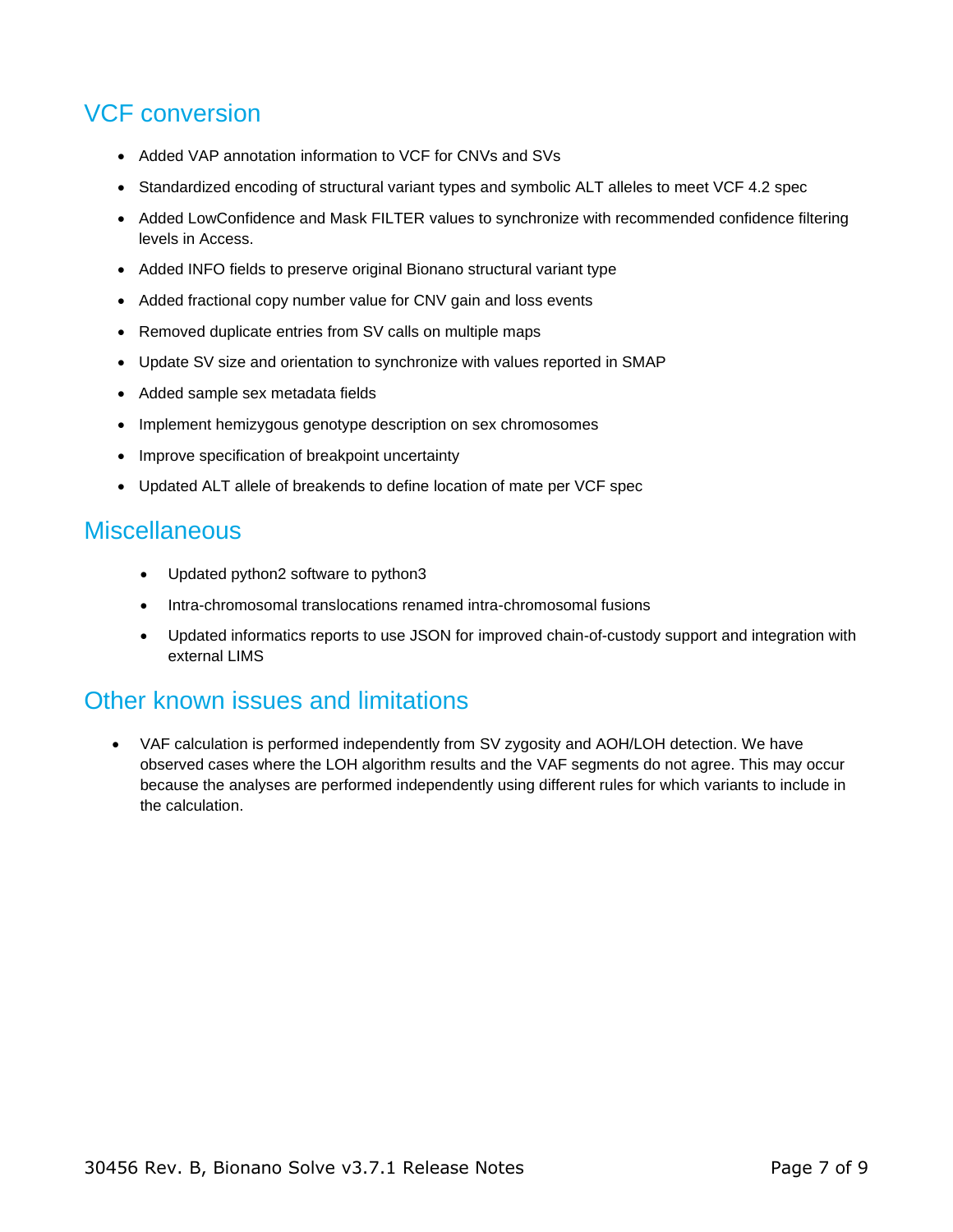# Solve 3.7.1 Updates

| <b>Ticket</b>     | Description                                                                                                                    |
|-------------------|--------------------------------------------------------------------------------------------------------------------------------|
| BIOIN-2252        | Addressed increase in inversion and duplication calls by improving SV calls<br>formerly categorized as 'complex'               |
| BIOIN-2343        | Fixed bug in handling unexpected match group configuration in complex<br>inversions during confidence scoring                  |
| <b>BIOIN-2359</b> | Removed hybrid scaffold dependency on specific Perl versions                                                                   |
| <b>BIOIN-2390</b> | Fixed bug where insertions at the same position but with different lengths<br>were filtered from VCF                           |
| <b>BIOIN-2391</b> | Fixed bug in confidence scoring and sizing of inversions                                                                       |
| <b>BIOIN-2420</b> | Fixed missing dependency in runCharacterize.py                                                                                 |
| BIOIN-2424        | Fixed bug in MQR by updating memory allocation to manage .bnx files with<br>more than two billion molecules                    |
| <b>BIOIN-2425</b> | Added variant allele frequency to INFO field in VCF export                                                                     |
| <b>BIOIN-2428</b> | Mask file dependency needed for custom mask creation                                                                           |
| <b>BIOIN-2437</b> | Fixed bug in RefAligner assertion of obsolete condition which caused failures<br>in alignmolvref stage for 1.5 Tbp human RVP   |
| <b>BIOIN-2474</b> | Fixed bug where translocations were incorrectly flagged as _repeat                                                             |
| <b>BIOIN-2475</b> | Fixed bug in de novo pipeline in handling cleanup command line options (-c)<br>so that full .xmap file not kept when requested |
| <b>BIOIN-2480</b> | Fixed RefAligner assertion error in handling label interval sample size of zero                                                |
| <b>BIOIN-2531</b> | Fixed bug in de novo assembly without reference where configuration<br>warnings caused pipeline failure                        |
| <b>BIOIN-2556</b> | Fragile X report missing Solve version                                                                                         |

The following issues were addressed in the Solve 3.7.1 update:

ī